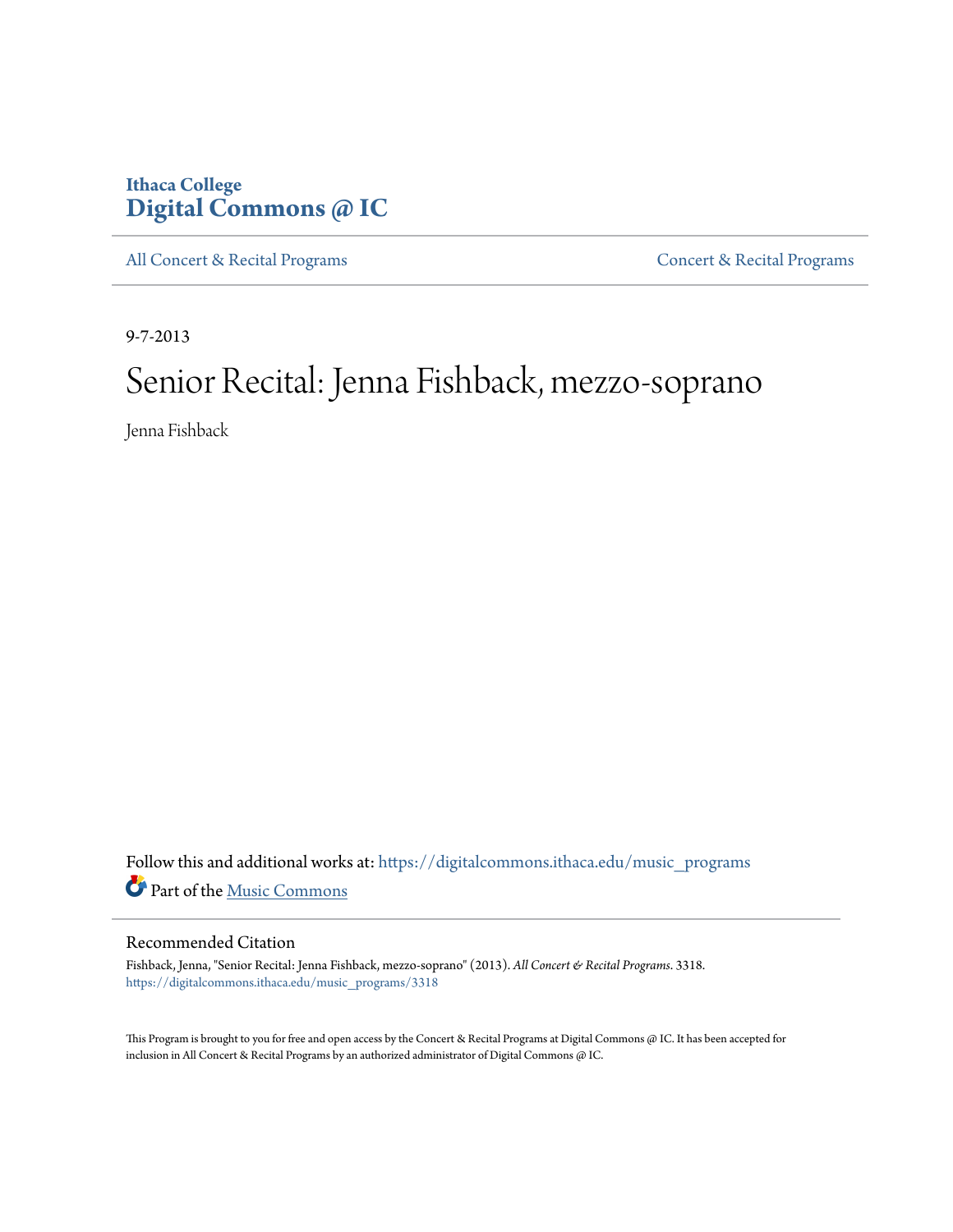## **Senior Recital:** Jenna Fishback, mezzo-soprano

**THES JUVALATA CRITER FOR LIVEIG** 

Samuel Martin, piano Rachel Mikol, soprano Julia Perry, Hautbois d'Amour Ian Cummings, percussion

Ford Hall Saturday September 7th, 2013 4:00 pm

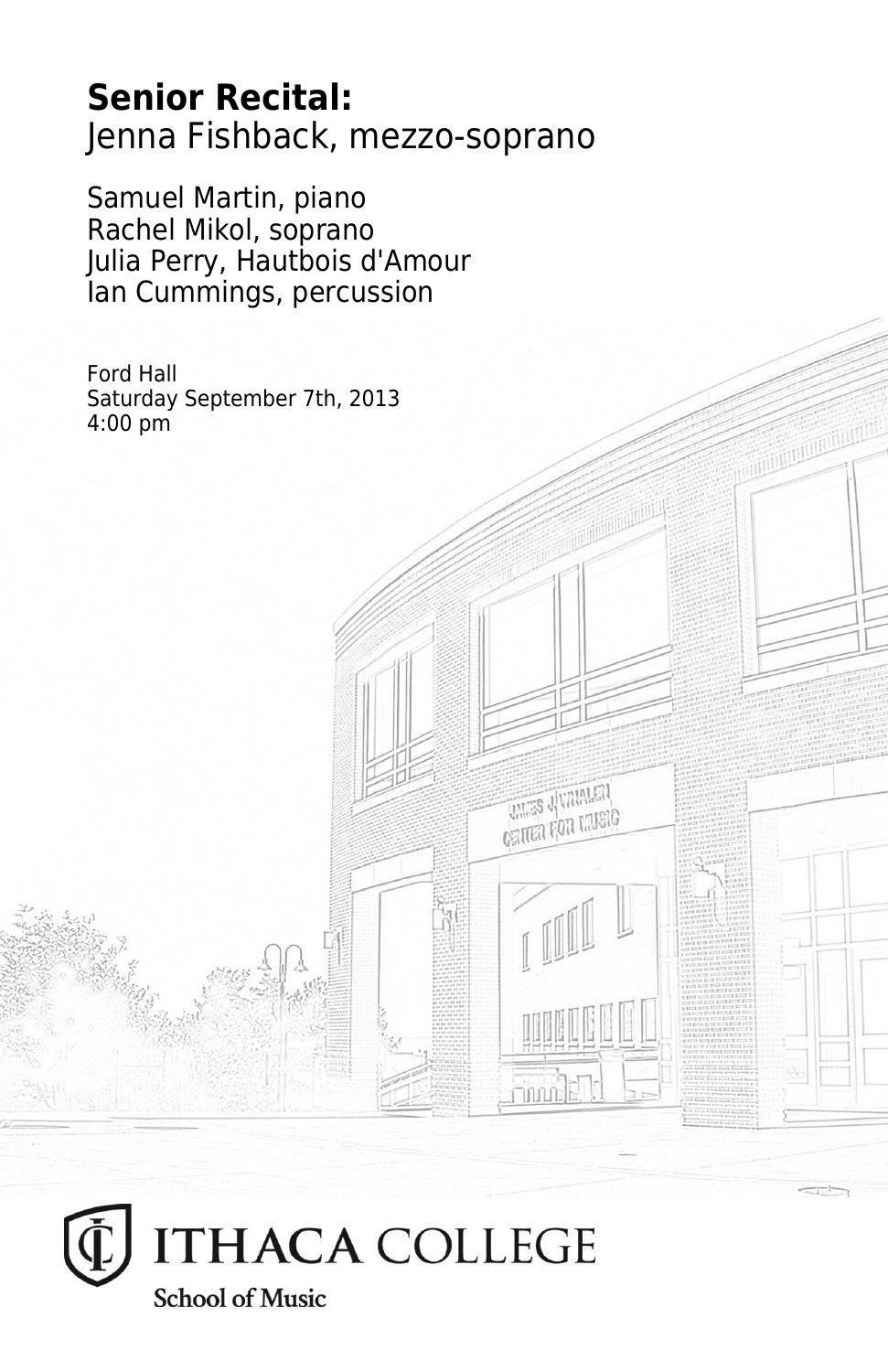### **Program**

## **Les soirées musicales (1830–1835)**

La Danza

Dämm'rung senkte sich von oben Johannas Brahms Von ewiger Liebe (1833-1897) Vergebliches Ständchen

Nobles seigneurs, salut! Giacomo Meyerbeer

La Partenza Gioacchino Rossini  $(1792 - 1868)$ 

(1791-1864)

### **Intermission**

## **Miss Manners on Music**

Manners at a Concert (b. 1927)

# **Sept Mélodies pour Chant et Piano**

Effet de Neige Fantoches L'Heure Exquise Mandoline Spleen Soir

Dominick Argento

Poldowski<br>(1880-1932)

Practically Perfect **George Stiles** (b. 1961) lyr. Anthony Drewe (b. 1961) I'm a Star Scott Alan Star Scott Alan Scott Alan Scott Alan Scott Alan Scott Alan Scott Alan Scott Alan Scott Alan Scott Alan Scott Alan Scott Alan Scott Alan Scott Alan Scott Alan Scott Alan Scott Alan Scott Alan Scott Al (b. 1978)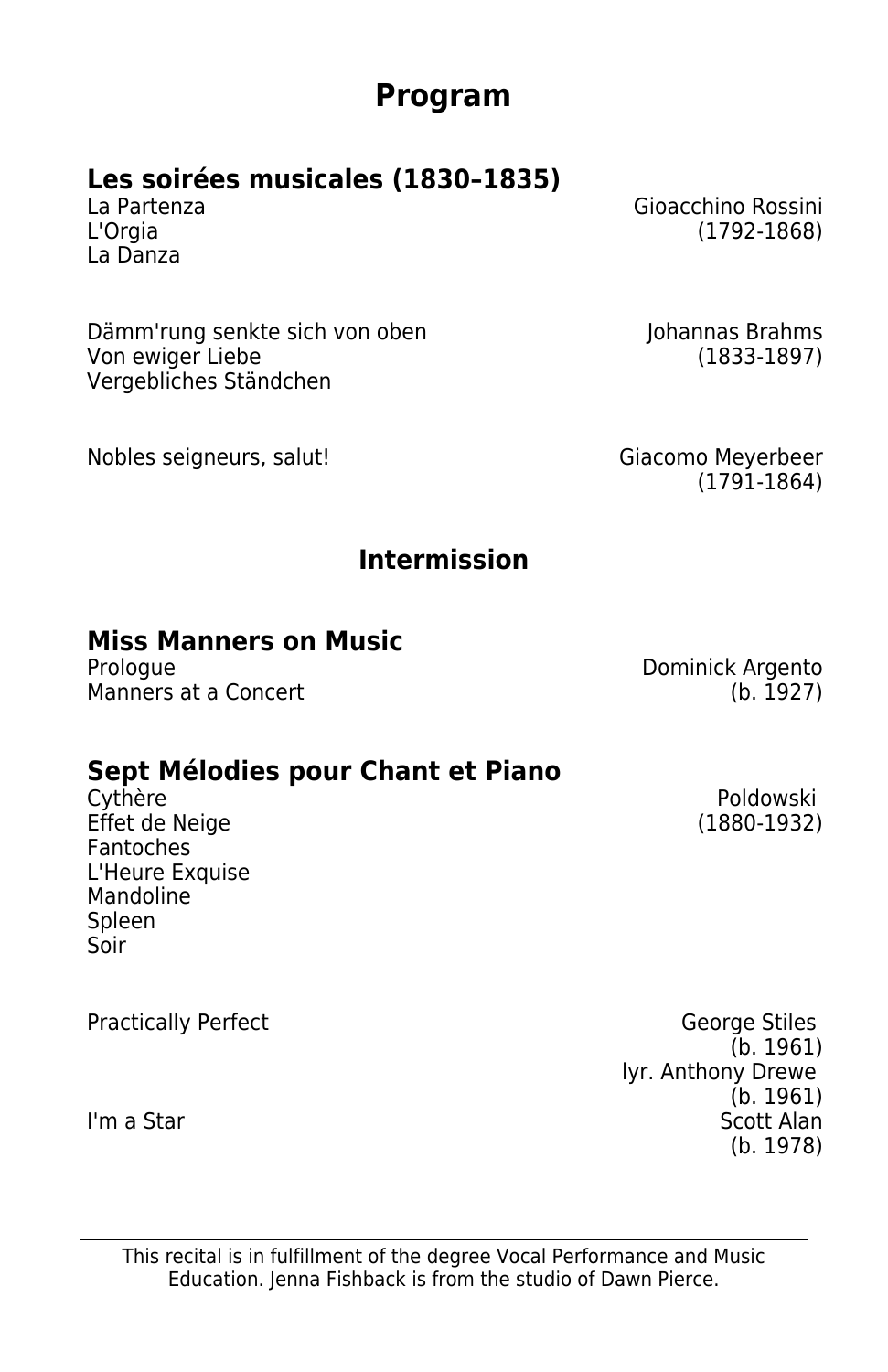### **Translations**

#### **La Partenza**

Ecco quel fiero istante, example and the Here is that cruel moment,<br>Nice, mia Nice, addio: example and Nice, my Nice, apodbye: Come vivrò, ben mio, così lontan da<br>te?

Io vivrò sempre in pene, International I will live always in pain,<br>I will never be happy against the control of the line of the language of the line of the line of the line of t Io non avrò più bene,<br>
I will never be happy again,<br>
I and who knows if you will re me! me!

Sempre nel tuo cammino, Sempre nel tuo cammino, and always on your way, Sempre m'avrai Sempre m'avrai vicino<br>
Sempre m'avrai vicino Always you will have me near<br>
Always if you will even to you will even that so we and who knows if you will eve me! The method of the method of the method of the method of the method of the method of the method of the method of the method of the method of the method of the method of the method of the method of the method of the meth

liquor, the contract of the contract of the liquor, the liquor, the liquor, the liquor, the liquor, the liquor, gradita è la vita fra Bacco ed life is pleasant with Bacchus and<br>Amor! Cupid! Amor! Cupid! Se Amore ho nel core,<br>
Se Amore ho nella testa.<br>
I have the wine in my hea ho il vin nella testa.<br>
Che gioia, che festa, che amabile **International Scheffesta, che amabile** What a joy, what a party, whe Amando, scherzando, entrando loving, joking, joking, joking, joking, joking, joking, joking, joking, joking, j<br>
drinking liguor, trincando liguor, in the state of the state of the state of the state of the state of the st trincando liquor,<br>m'avvampo, mi scampo da noie e dolor. sorrow.

ridiam,<br>sfidiam i tristi pensier!<br>let us challer Regina divina, la madre d'amor, quelliva rinnova ogni cor. giuliva rinnova ogni cor.<br>
Balzante, spumante con vivo<br>
Leaping, sparkling, with life bollor,<br>
il vino divino del mondo signor.<br>
and divine wine of the world. Lord. è il vino divino del mondo signor.

Già ballo, traballo,  $\overline{a}$  che odor, che vapor!<br>  $\overline{a}$  and  $\overline{a}$  and  $\overline{a}$  and  $\overline{a}$  and  $\overline{a}$  and  $\overline{a}$  and  $\overline{a}$  and  $\overline{a}$  and  $\overline{a}$  and  $\overline{a}$  and  $\overline{a}$  and  $\overline{a}$  and  $\overline{a}$  and furor. frenzy. Bacco ed Amor!<br>
Evviva. le donne e il liquor!<br>
Cheers to the women

Nice, my Nice, goodbye;<br>How will I live, my beloved, thus far from you?

and who knows if you will remember

and who knows if you will ever

#### **L'Orgia**

Amiamo, cantiamo le donne e i Let us love, let us sing to woman and he gioia, che festa, che amabile What a joy, what a party, what sweet<br>ardor! earston! passion!<br>Loving, joking, m'avvampo, mi scampo da noie e I burn, i escape from boredom and dolor. Let us sing! Danziamo, cantiamo, alziamo il integrantiale us dance, let us sing, let us raise<br>bicchier. the glass,

let us challenge the sad thoughts!<br>Divine Queen, mother of love,

Leaping, sparkling, with life bubbling

che odor, che vapor! what a fragrance, what an aroma! Si beva, ribeva con sacro One drinks, drinks again with a holy Cantiam, la vita è compita fra Let us sing, life is complete with<br>
Bacco ed Amor!<br>
Bacchus and Cupid!

Cheers to the women and liquor!

#### **La Danza**

Già la luna è in mezzo al mare, and already the moon is above the sea, mamma mia si salterà; "Mamma mia" how we will leap;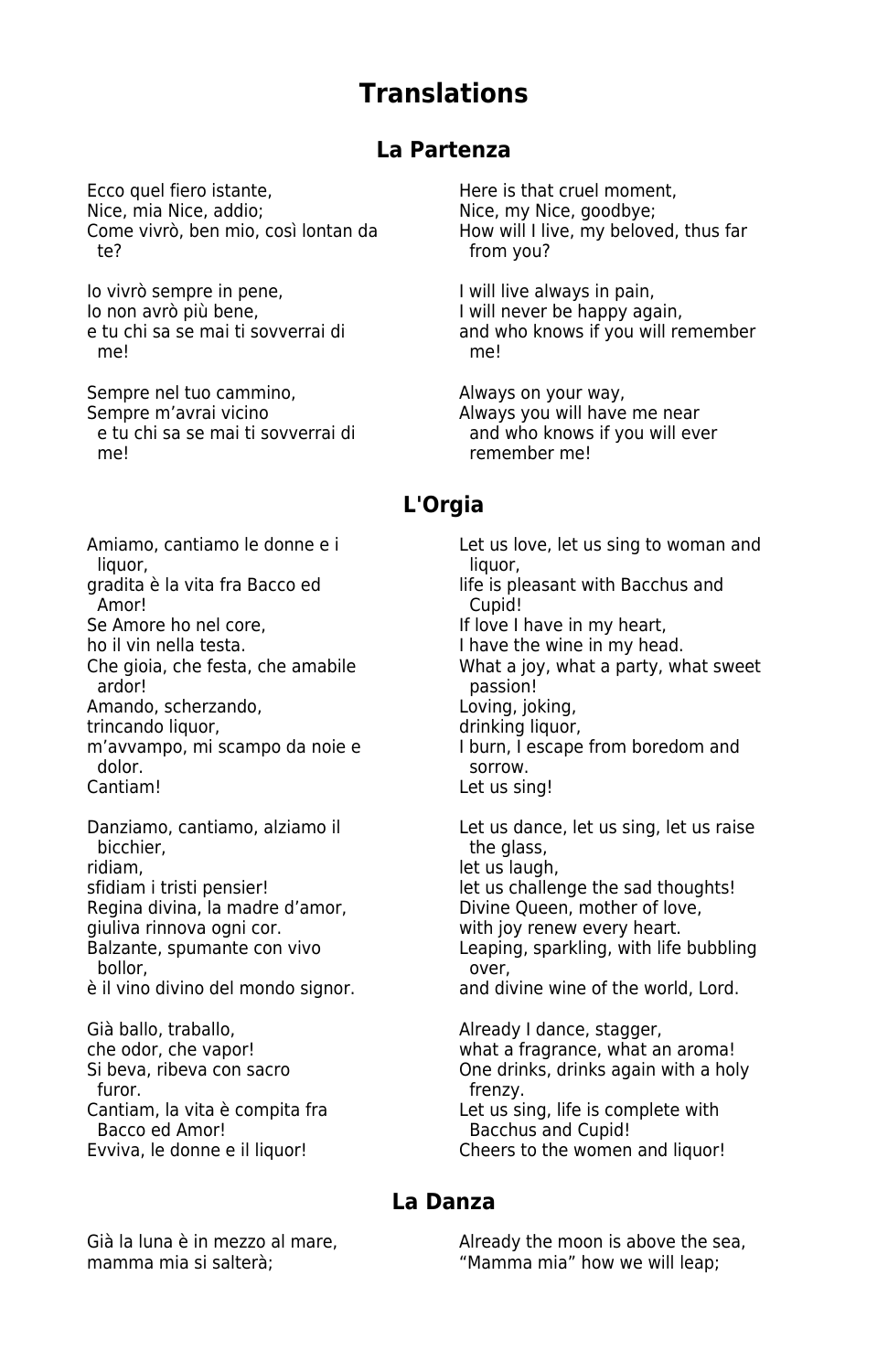chi è in amor non mancherà.

Presto in danza a tondo, donne mie, Swiftly dance around, my ladies,<br>
come here. venite qua.<br>Un garzon bello e giocondo a

- ciascuna toccherà.<br>
Finchè in ciel brilla una stella, e la serve a solong as there is a state
- 
- Il più bel con la più bella tutta notte<br>danzerà

Mamma mia, già la luna è in mezzo al "Mamma mia" already the moon mare, mamma mia si salterà.<br>
mamma mia si salterà.<br>
"mamma mia" h

saltera. **In the saltera** experience of the saltern saltern states and the saltern saltern saltern saltern saltern saltern saltern saltern saltern saltern saltern saltern saltern saltern saltern saltern saltern saltern sal

Salta, gira, ogni coppia a Jump, turn, every couple goes in a Jump, turn, every couple goes in a cerchio va,<br>Già s'avvanza, si ritira, e all'assalto

Serra colla bionda, colla bruna va qua Hug the blonde tightly, go here and<br>e là. e là,<br>
colla rossa va a seconda,<br>
With the redhead follow a

È il più bel piacer del mondo, la più cara voluttà.

L'ora è bella per danzare,<br>
chi è in amor non mancherà.<br>
those in love will not miss it.

- In garzon bello e giocondo a A handsome and playful boy will have ciascuna toccherà.<br>
a turn with everyone.
- Finchè in ciel brilla una stella, e la  $\qquad \qquad$  As long as there is a star in the sky  $\qquad$  and the moon shines. and the moon shines,<br>The most handsome and most
	- beautiful will dance the entire night.

mamma mia si salterà.<br>1994 - "mamma mia si mamma mia" how we will leap.<br>1994 - Strum. "Mamma mia" how we w Strum, "Mamma mia" how we will

Già s'avvanza, si ritira, e all'assalto  $\overrightarrow{N}$  Now advancing, now retreating, and tornerà. attack once again.

Colla rossa va a seconda, entity and the redhead follow after her,<br>
colla smorta fermo sta, entity and the dull one standing. colla smorta fermo sta. leave the dull one standing.<br>
Viva il ballo a tondo. leave standing a leave the dull one standing. Hooray for dancing around<br>I am a king, I am a pasha. sono un re, sono un basicà.<br>il più bel piacer del mondo, la più les is the most beautiful pleasure in the world, the most dear delight.

#### **Dämm'rung senkte sich von oben**

Dämm'rung senkte sich von oben, Twilight has fallen from above,<br>Schon ist alle Nähe above already that which was near is

fern. distance.<br>Doch zuerst emporgehoben holden and the Yet first ra Lichts der Abendstern. The evening star.

Nebel schleichen in die Höh', mist creeps into the heights, het in die Höhl, mist creeps into the heights, and<br>Schwarzvertiefte Finsternisse sollt black-deepened darkness Schwarzvertiefte Finsternisse black-deepened black-deepened data-<br>herflection. wiederspiegelnd,<br>ruht der See.

Nun am östlichen Bereiche ahn'ich Mow in the eastern areas I sense the Mondenglanz und Glut, Mondenglanz und Glut, moon's brightness and glow,<br>Schlanker Weiden Haargezweige The slender willows hair-like b scherzen auf der nächsten Flut.<br> Durch bewegter Schatten Spiele Durch bewegter Schatten Spiele Through moving shadowy games trembles Luna's magical light. und durch's Auge schleicht die Kühle sänftigend in's Herz hinein.

chon ist alle Nähe already that which was near is in the fern.<br>
fern. alistance.

Yet first raised high is the fair light of

Alles schwankt in's Ungewisse, Everything wavers in uncertainty, Nebel schleichen in die Höh'.<br>Nebel schleichen in die Höh'. The mist creeps into the heights. rests upon the lake.

> The slender willows hair-like branches<br>play upon the nearby stream. trembles Luna's magical light,<br>and through the eye the coolness creeps soothingly into the heart.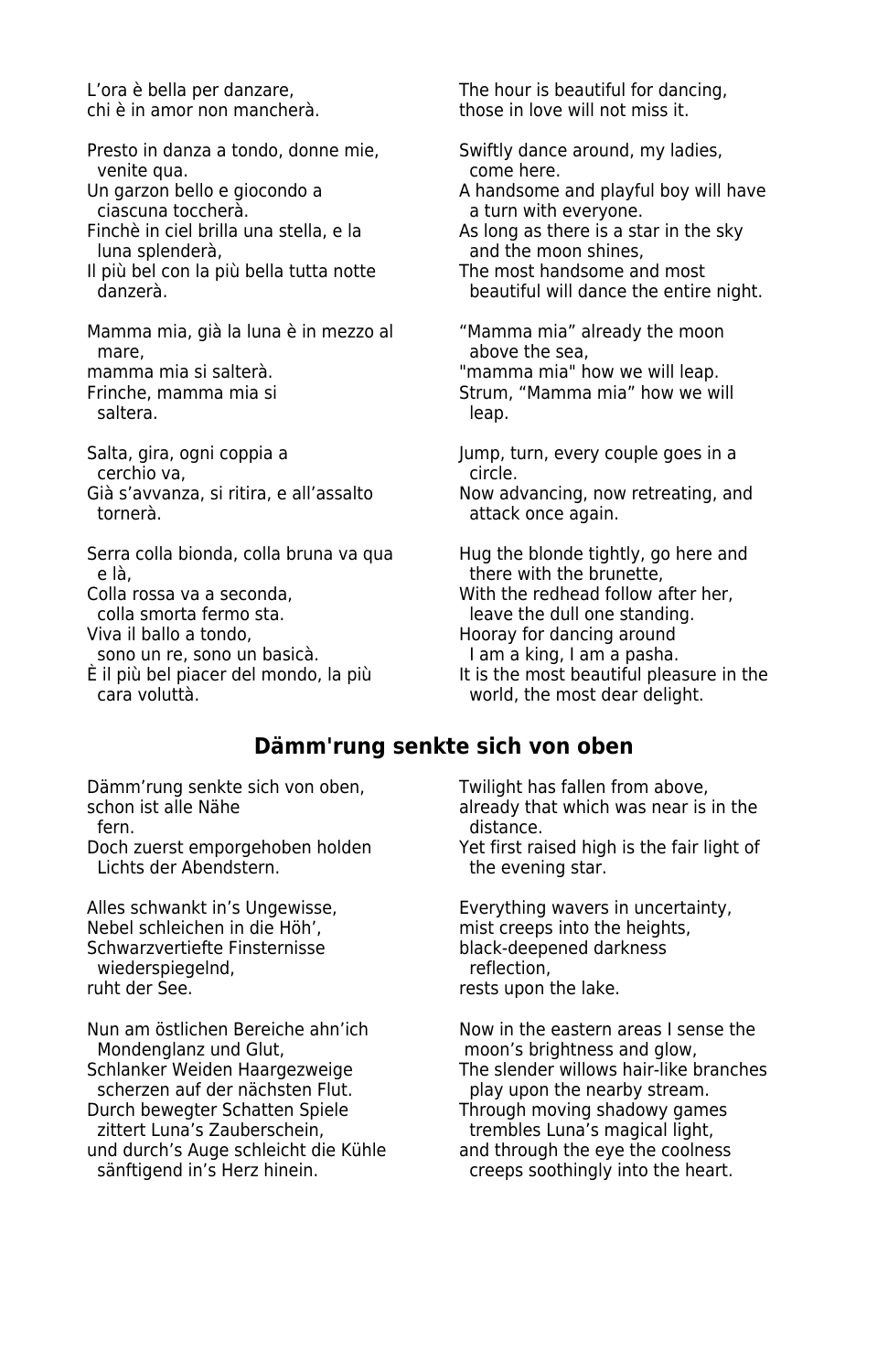#### **Von ewiger Liebe**

- Feld! field!
- Abend schon ist es, nun schweiget It is already night, the world is now
- Nirgend noch Licht und nirgend noch Rauch, ja, strong and the smoke, yes, smoke, yes, smoke, yes, smoke, yes, smoke, yes, smoke, yes, smoke,  $\frac{1}{2}$
- und die Lerche sie schweiget nun and the lark it is silent now auch. The contract of the contract of the contract of the contract of the contract of the contract of the contract of the contract of the contract of the contract of the contract of the contract of the contract of the cont
- Kommt aus dem Dorfe der Bursche The lad comes out of the heraus, theraus, the contract of the contract of the contract of the contract of the contract of the contract of the contract of the contract of the contract of the contract of the contract of the contract of the contract
- giebt das Geleit der Geliebten nach accompanying his beloved Haus. **Hause and the contract of the contract of the contract of the contract of the contract of the contract of the contract of the contract of the contract of the contract of the contract of the contract of the contract**
- Fürht sie am Wiedengebüsche vorbei, He leads her past the willow-grove, redet so viel und so talking so much and of so many
- mancherlei: things:
- "Leidest du Schmach und betrübest "If you are suffering shame and du dich, **grieving**, **grieving**,
- Leidest du Schmach von Andern um If you are suffering disgrace before mich, mich,  $\blacksquare$
- werde die Liebe getrennt so betweendigt het our love be ended as geschwind, and the control of the control of the quickly,
- Schnell wie wir früher vereiniget sind. As quickly as we were once united. Scheide mit Regen und scheide mie Depart with the rain and depart with
- Wind. Wind. Schnell wie wir früher vereiniget **As quickly as we were once**
- sind." Sind."
- Spricht das Mägdelein: Says the maiden:
- "Unsere Liebe, sie trennet sich nicht! "Our love cannot be broken! Fest ist der Stahl und das Eisen gar Firm is steel and iron even sehr, which is a more, and the more,  $\sim$
- unsere Liebe ist fester noch mehr. our love is firmer still. sie um, something else,
- unsere Liebe, wer wandelt sie um? our love, who can change it? Eisen und Stahl, sie können zergehn, Iron and steel, they can rust away, unsere Liebe muss ewig bestehn!" our love, must forever endure!"
- Dunkel, wie dunkel in Wald und in Dark, how dark it is in forest and in
	- die Welt.<br>Iirgend noch Licht und nirgend noch sillent. Nowhere a light and nowhere still
		-
		-
		-
		-
		-
		-
		-
		-
		-
		-
		-
		-
		-
		-
- Eisen und Stahl, man schmiedet Iron and steel, one forges them into
	-
	-

#### **Vergebliches Ständchen**

Ich komm' aus Lieb' zu dir, ach, mach' mir auf die Thür!

Mein Thür ist verschlossen, My door is locked, ich lass' dich nicht ein.<br>I won't let you in.<br>I worder, who advised with the mother, who advised with the mother who advised with the mother who advised wit

Guten Abend, mein Schatz, guten Good evening, my treasure, good<br>Abend. mein Kind! evening my child! evening my child!<br>I come out of love to you, ah, open your door for me!

Mutter, die räth' mir klug, and the Mother, who advises me wisely, who are missely, when the Mother, who advises me wisely, when the Mother, who advises me wisely, when the Mother method. were you in here without permission,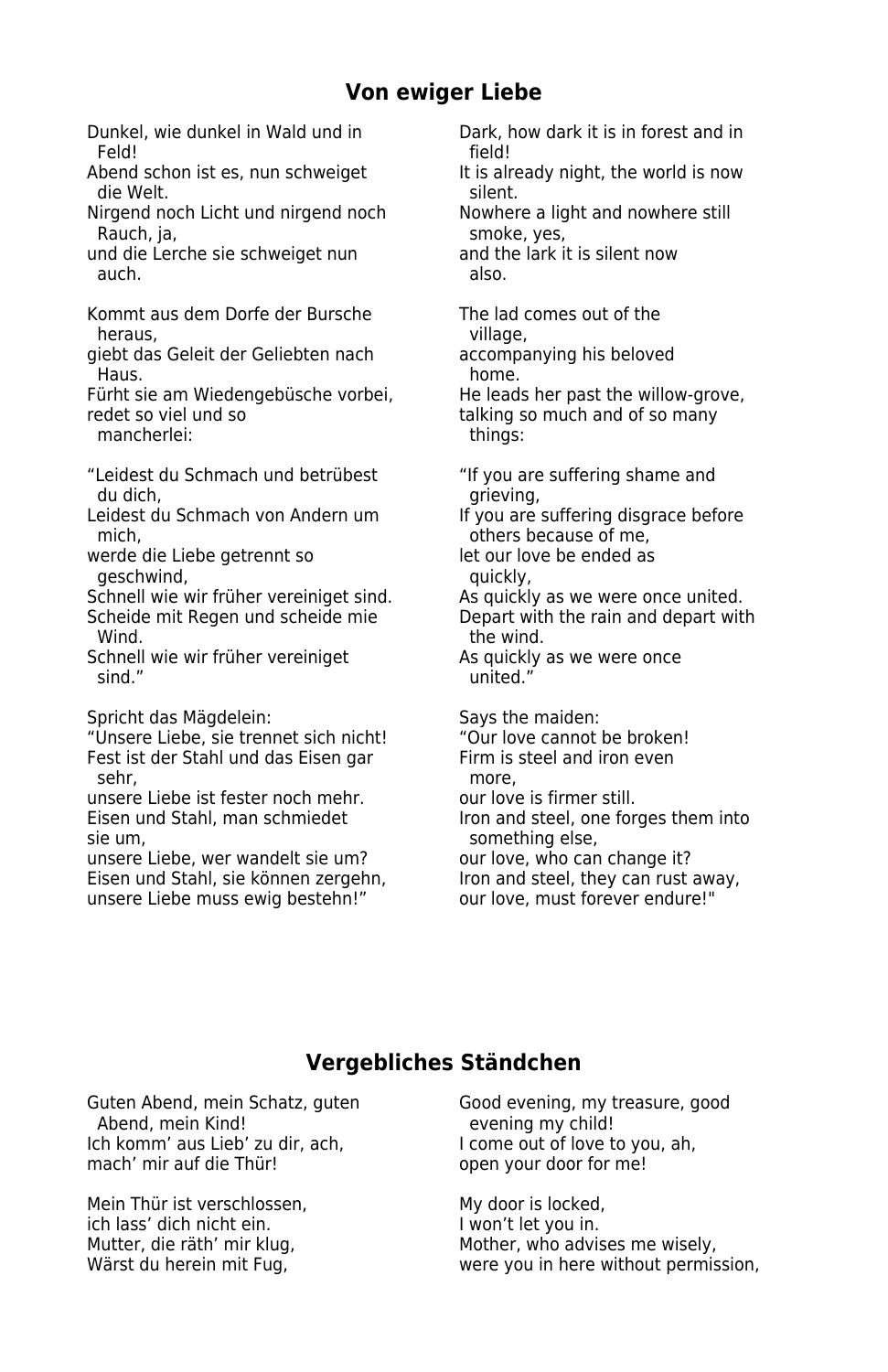So kalt ist die Nacht, so eisig der So cold is the night, so icy the Wind, the contract of the contract of the contract of the contract of the contract of the contract of the contract of the contract of the contract of the contract of the contract of the contract of the contract of the cont dass mir das Herz erfriert.<br>Mein Lieb' erlöschen wird. öffne mir. My love will be extinguish

Löschet dein' Lieb', lass sie löschen Extinguish your love, just let it be nur! extinguished!<br>Löschet sie immerzu, geh' heim zu better if it continues t Gute Nacht, mein Knab'!

Nobles seigneurs, salut!<br>
Une dame noble et sage, dont les rois A lady noble and wise, of whom the Une dame noble et sage, dont les rois seraient jaloux. seraient jaloux,<br>m'a chargé de ce message, has me charged with this chevaliers, pour l'un de vous.

Sans qu'on la nomme,<br>
honneur ici au gentilhomme qu'elle a a ll honor here goes to the gentleman honneur ici au gentilhomme qu'elle a choisi!<br>
Yous pouvez croire que nul<br>
You can believe that no Vous pouvez croire que nul You can believe that no<br>seigneur, n'eut tant de gloire ni de quertleman has had such glory nor seigneur, n'eut tant de gloire ni de bonheur. good fortune. Non, jamais!

Ne craignez mensonge ou piège,  $\qquad$  Do not fear lies or traps, chevaliers, dans mes discours! chevaliers, dans mes discours!<br>Or salut! Que Dieu protège vos

Wär's mit mir vorbei! it would be over with me!

My love will be extinguished, open for mein Kind! 
and the contract of the me much in the multiple me. much ild!

öschet sie immerzu, geh' heim zu If it continues to be extinguished, go<br>Bett, zur Ruh'! If it continues to bed, to rest! home to bed, to rest!<br>Good night, my boy!

#### **Nobles seigneurs, salut!**

has me charged with this message, gentlemen, for one of you.

Or salut! Que Dieu protège vos **Now greetings! May God protect your** combats, vos amours! fighting and your loves!

#### **Cythère**

doucement nos joies,<br>Qu'éventent des rosiers amis: that e

L'odeur des roses, The smell of roses,

passe, **passes**,

amis. put.

son courage est grand et sa lèvre his courage is big and his lips

Et l'amour comblant tout, and love filling all,

Nous préservent des courbatures. We maintain the aches.

Dans l'interminable ennui de la In never-ending boredom of the

la neige incertaine Luit comme du the unsettled snow shines like the unsettled solid shines like the unsettle<br>Sand shines in the shines of the shines like the shines of the shines of the shines of the shines of the unset sable. Sable and the same sand.

Un pavillon à claires voies Abrite A house has a clear path gently to our

that eventually, like the rosebush:

faible grâce au vent léger d'été qui weak grace of light summer wind that

Se mêle aux parfums qu'elle Mixes with the perfume that she has

Comme ses yeux l'avaient promis, Like his eyes have promise,

communique une exquise fièvre; communicate an exquisite fever;

hormis la faim sorbets et confitures. except the hunger sorbet and jam.

#### **Effet de Neige**

plaine,<br>la neige incertaine Luit comme du annume the unsettled snow shines like the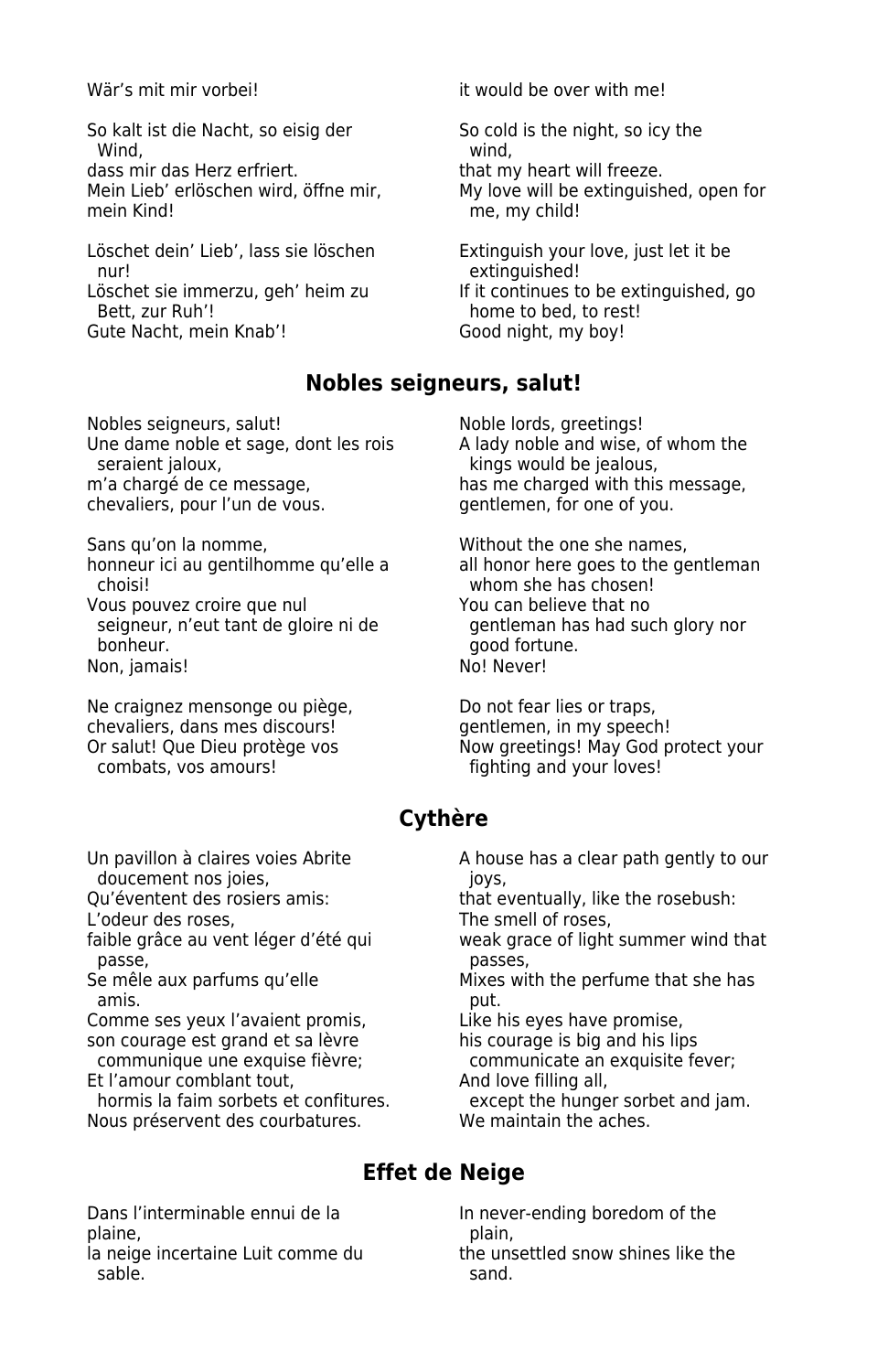Le ciel est de cuivre sans lueur The sky is copper without any aucune.<br>On croirait voir vivre et mourir la enties on they belie lune. The contract of the contract of the moon.

Comme des nuées flottent gris les<br>
Like the flock of floating gray chênes.<br>Che storêts prochaines parmi les<br>The next forest in the Des forêts prochaines parmi les<br>buees. The mist buees.

Corneille poussive et vous les loups<br>
maigres.<br>
wolves. maigres,<br>
par ces bises aigre. par ces bises aigre.<br>
ouoi donc vous arrive?<br>
Ouoi donc vous arrive?

Scaramouche et Pulcinella qu'un Scaramouche and Pulchinella<br>mauvais dessein. Consument serve de la preated an evil plot. mauvais dessein,<br>
rassemble gesticulent, noirs sur la execution qathering together, g

Cependant l'excellent Docteur Meanwhile, the excellent doctor of<br>Bolonais cueille avec lenteur des Meanwhile, the excellent doctor of Bolonais cueille avec lenteur des Bologna leisurely gathers some<br>
simples parmi l'herbe brune hors. 
Simples parmi l'herbe brune hors. simples parmi l'herbe brune hors.<br>
Sa fille piquant minois sous la Branchie His daughter, a saucy thing, unc Sa fille piquant minois sous la Santismus His daughter, a saucy thing, under charmille en tapinois. charmille en tapinois, the trees very furtively,<br>se alisse demi nue that the state of the state of the state of the state of the state of the state of the stat e glisse demi nue<br>
en quête de son beau pirate<br>
in search of her hand espagnol,<br>dont un langoureux rossignol

They believe to see, live, and die the

What happens to you?

#### **Fantoches**

assemble gesticulent, noirs sur la and gathering together, gesturing rudely<br>Lune under the moon.

in search of her handsome Spanish<br>pirate i

lont un langoureux rossignol entity of whom an amorous nightingale<br>
clame la détresse à tue tête. proclaims the distress at the top of its voice.

#### **Mandoline**

Les donneurs de sérénades The givers of serenades et les belles écouteuses échangent and the lovely listeners exchange des propos fades **sweet nothings** sous les ramures chanteuses. beneath the singing branches. C'est Tircis et c'est Aminte, It is Thyrsis and it is Amyntas, et c'est l'eternel Clitandre, and there is the eternal Clytander, cruelle fait maint vers tendre. tender verses for cruel women.

Leurs courtes vestes de soie, Their short jackets of silk, leurs longues robes à queues, their long gowns with trains, Leurs élégance, leur joie et leurs Their elegance, their joy and their molles ombres bleues soft blue shadows tourbillonnent dans l'extase d'une whirl in the ecstasy of a pink and lune rose et grise. The set of the set of the set of the set of the set of the set of the set of the set of the frissons de brise. The shivering breeze.

et c'est Damis qui pour mainte and there is Damis who writes many

Et la mandoline jase parmi les And the mandolin chatters among the

#### **Spleen**

Les roses étaient toutes rouges<br>
et les lieres étaient tout noirs.<br>
and the ivy was all bl

and the ivy was all black.